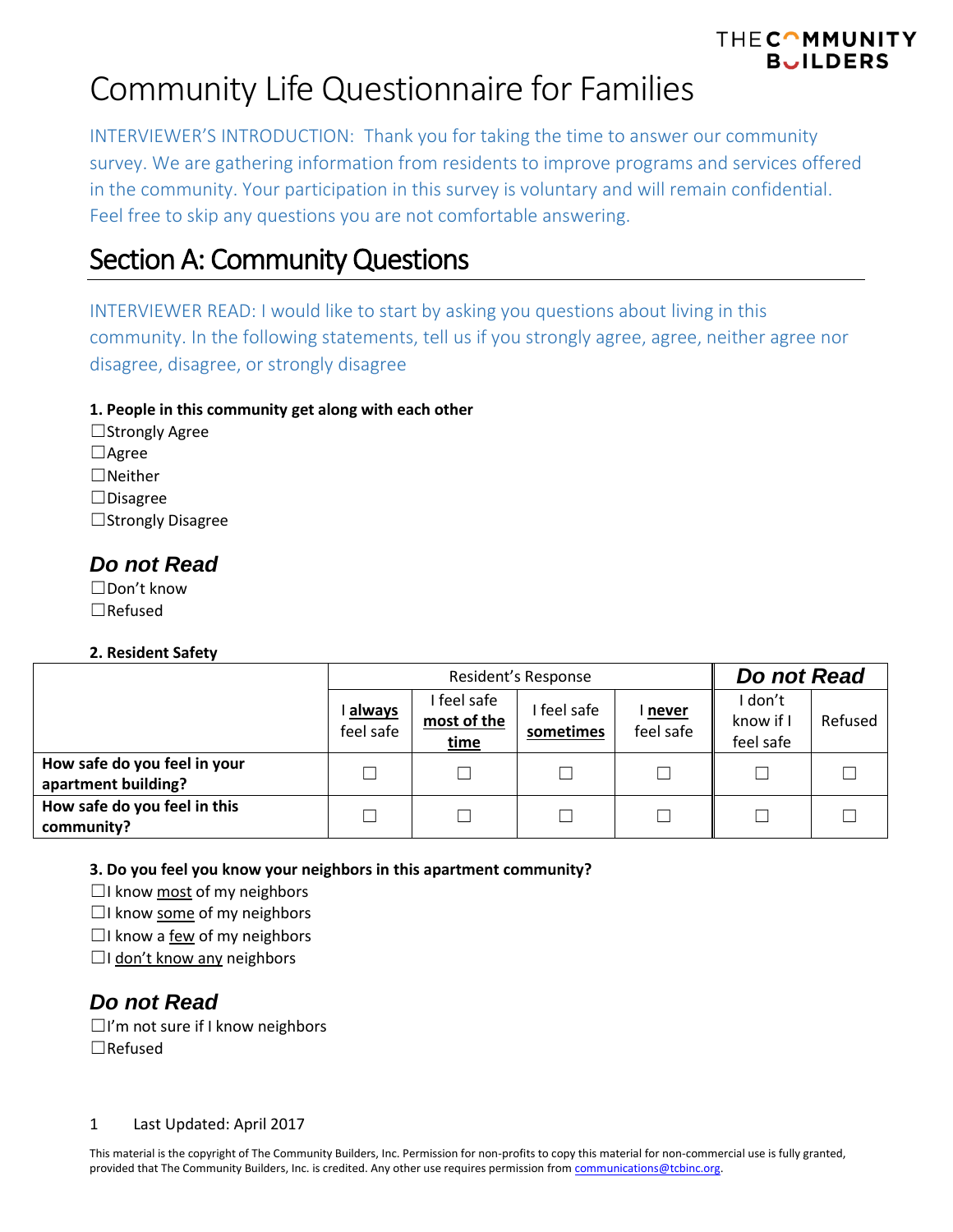# Community Life Questionnaire for Families

### **4. What statement best describes how often you talk with neighbors in this apartment community?**

- $\Box$ I regularly to talk with my neighbors
- $\Box$ I sometimes and talk with my neighbors
- $\Box$ I almost never to talk with my neighbors
- $\Box$ I never to talk with my neighbors

## *Do not Read:*

 $\Box$ I am not sure if I talk with my neighbors ☐Refused

### **5. Do you feel you can rely on your neighbors in this apartment community?**

- $\Box$ I can rely on most of my neighbors  $\Box$ I can rely on some of my neighbors  $\Box$ I can rely on a <u>few</u> of my neighbors
- $\Box$ I can't rely on any of my neighbors

## *Do not Read:*

 $\Box$ I don't know if I can rely on my neighbors ☐Refused

### **6. How often do you give or receive support** *other than money* **to your neighbors in this apartment community? Support can be babysitting or lending household items.**

☐Often ☐Sometimes ☐Rarely ☐Never

## *Do not Read:*

☐Don't know ☐Refused

### **7. Do you have one or more family members that also live in this apartment community?**

 $\Box$ Yes, I have family members that live in other units here

```
If yes, how many?
\square1-2
\square3-4
\square5 or more
```
 $\square$ No, I do not have any other family members living in this apartment community

## *Do not Read*

☐Don't know ☐Refused

### 2 Last Updated: April 2017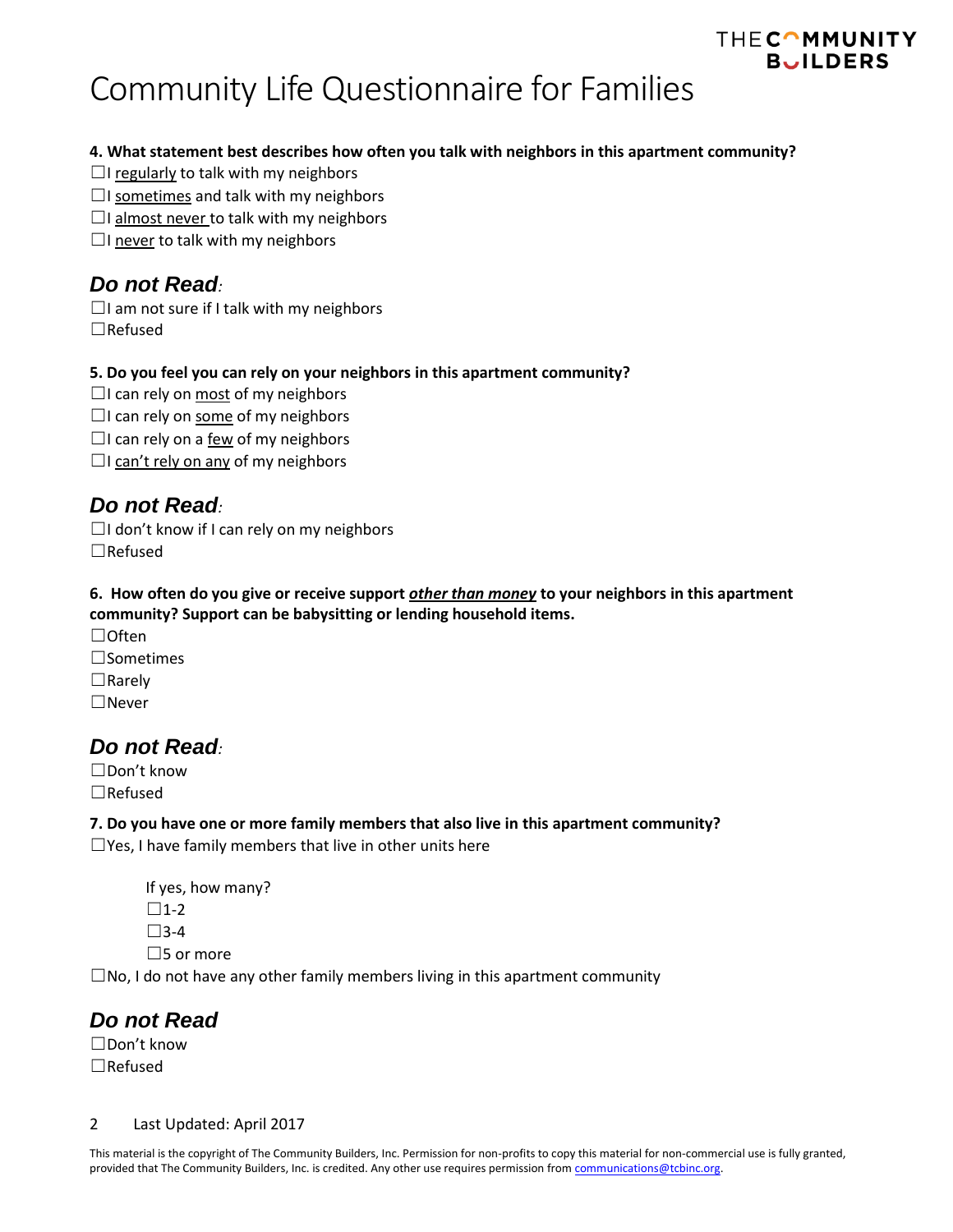

## *Do not Read*

☐Don't know ☐Refused

### **10. Did you vote in the last election?**

☐Yes ☐No  $\square$ No, I was not 18 at the time  $\square$ No, I was not eligible at the time

## *Do not Read*

☐Don't know ☐Refused

### **11. Do you have access to the internet in your apartment?**

☐Yes ☐No

## *Do not Read*

☐Don't know ☐Refused

### **12. Do you have a computer, laptop, or tablet in your household?**

☐Yes ☐No

## *Do not Read*

3 Last Updated: April 2017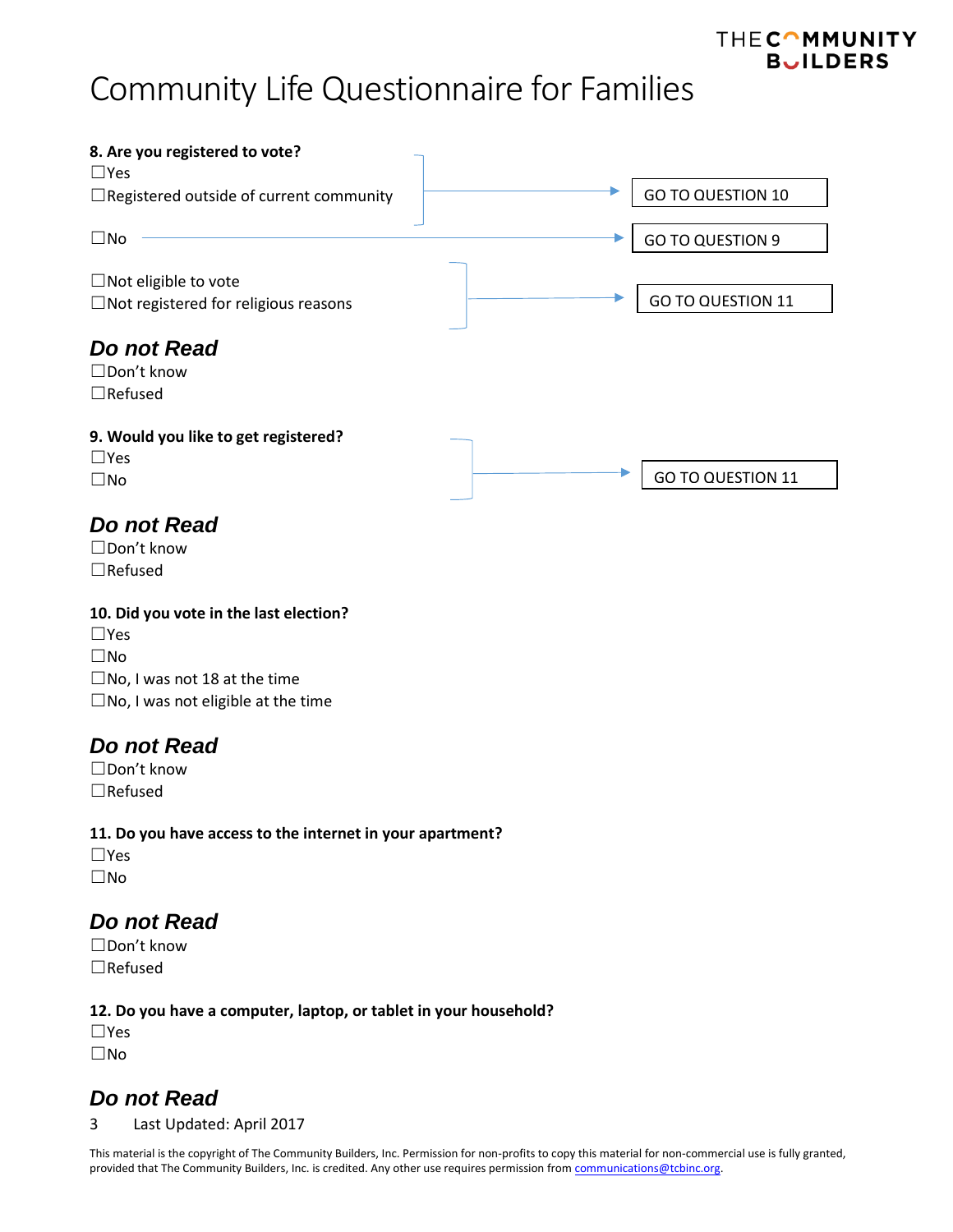☐Don't know ☐Refused

## Section B: Workforce Development

### **13. Are you currently working for pay? Please do not include unpaid experiences.**

| $\square$ Yes                                                | <b>GO TO QUESTION 14</b> |
|--------------------------------------------------------------|--------------------------|
| $\square$ No                                                 | <b>GO TO QUESTION 15</b> |
| $\Box$ I am unable to work (disabled)<br>$\Box$ I am retired | <b>GO TO SECTION C</b>   |
| Do not Read<br>$\Box$ Don't know<br>$\Box$ Refused           |                          |
| 14. How many hours per week do you work?                     |                          |
| Number of Hours                                              | <b>GO TO QUESTION 17</b> |
| Do not Read                                                  |                          |

☐Don't know ☐Refused

**15. Some people may not be able to get a job even if they want to work. Other people have personal reasons for not working for pay. What is the main reason you are not working?**

## *Interviewers do not read, select the best option based on resident's response*

| $\Box$ Taking care of home or family              |
|---------------------------------------------------|
| $\Box$ Illness, disability, other person          |
| $\Box$ Unable to find child care                  |
| $\Box$ Going to school, in training               |
| $\Box$ Unable to find work                        |
| $\Box$ Pregnancy                                  |
| $\Box$ Temporarily laid off/temporary leave       |
| $\Box$ Criminal record makes it hard to find work |
| $\Box$ Illness, disability, self                  |
| $\Box$ Retired, too old                           |
| $\Box$ Other (please specify)                     |
|                                                   |

4 Last Updated: April 2017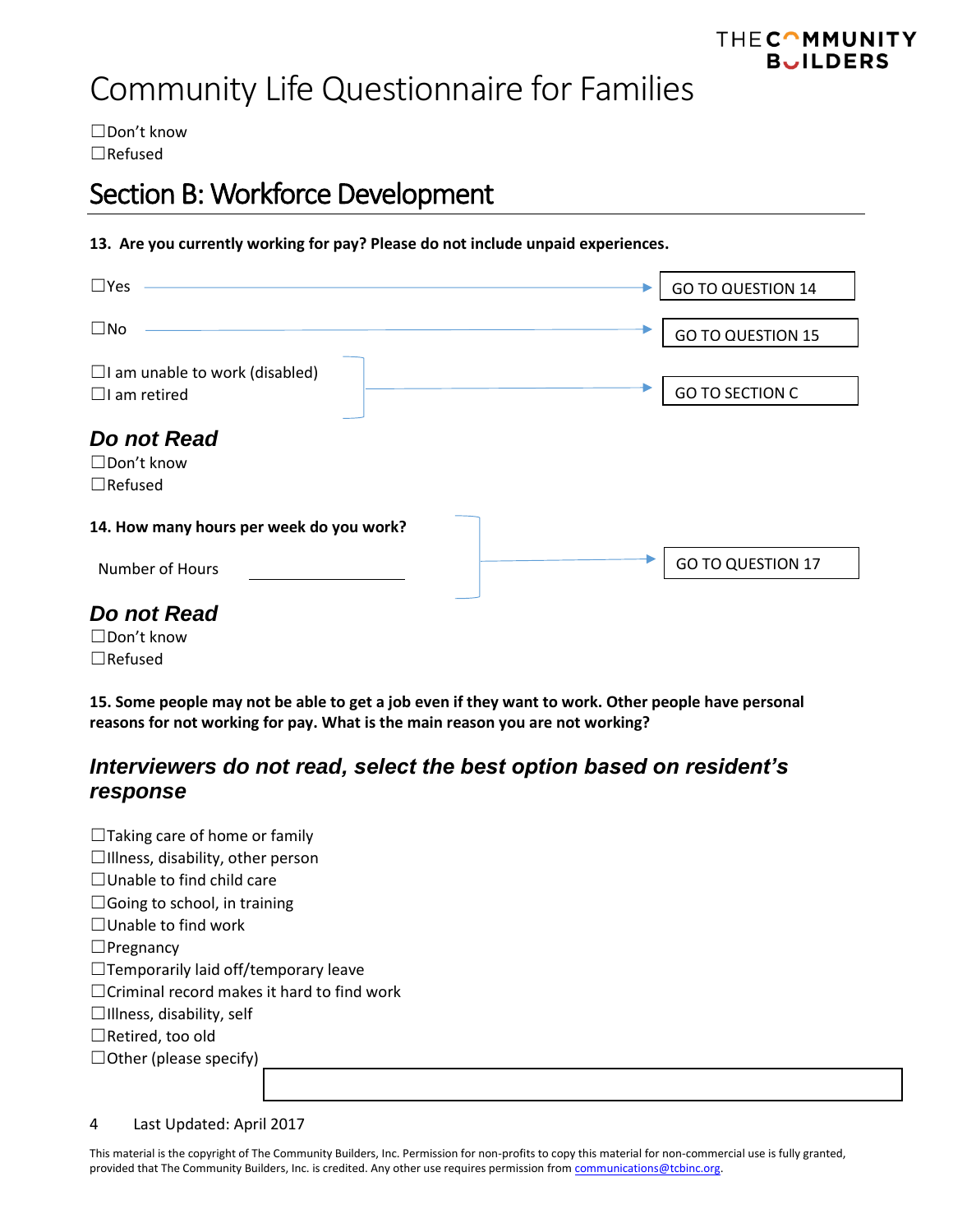# Community Life Questionnaire for Families

☐Don't know ☐Refused

### **16. During the past 12 months, did you work for pay?**

☐Yes ☐No

## *Do not Read*

☐Don't know ☐Refused

### **17. Whether or not you are working right now, are you looking for a job right now?**

☐Yes ☐No ☐Not applicable—I am unable to work or retired

## *Do not Read*

☐Don't know ☐Refused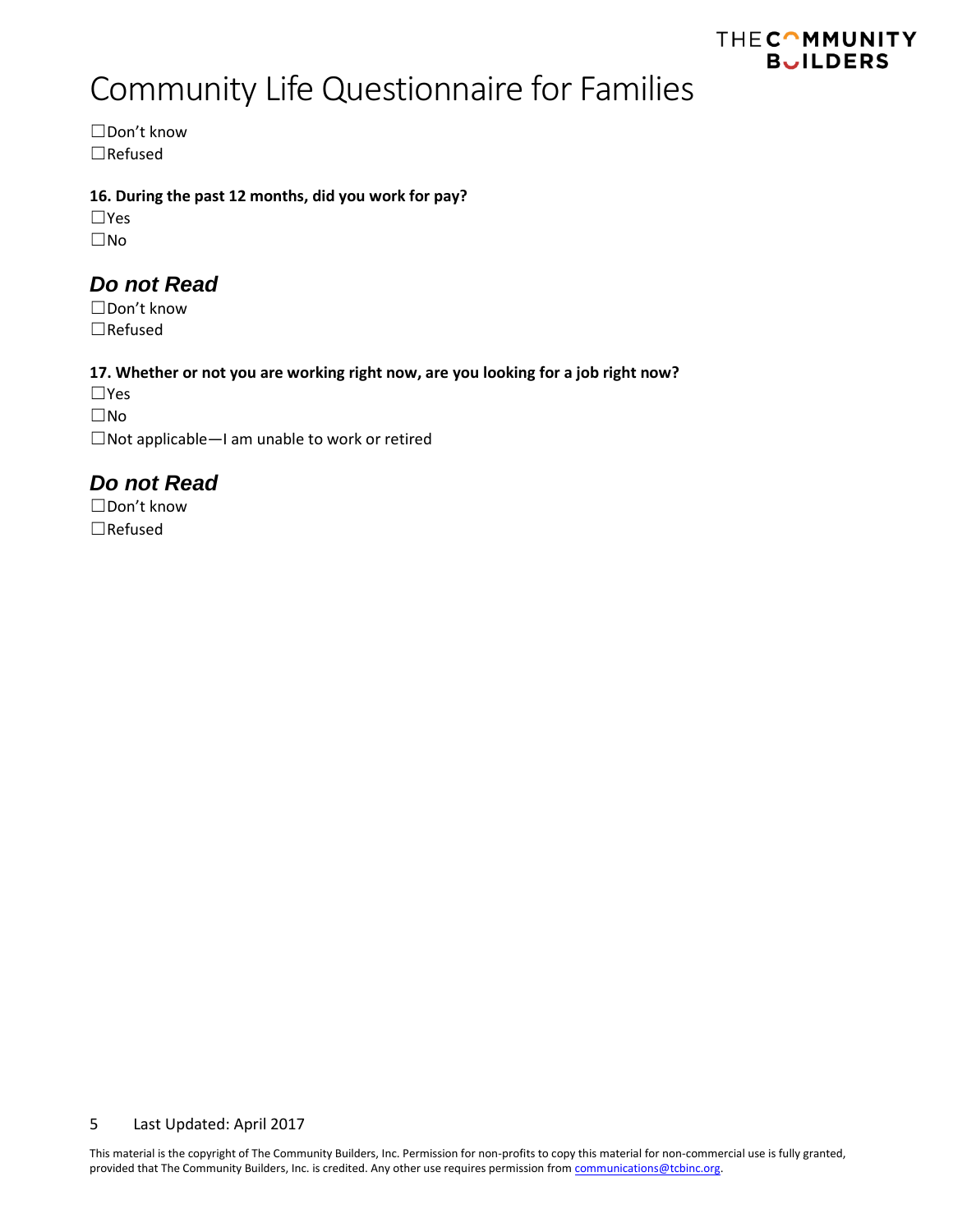## Section C: Youth Education and Development

If there are no members enrolled in grades kindergarten through  $12<sup>th</sup>$  grade GO TO SECTION D

INTERVIEWER READ: Now I would like to ask you some questions about any members of your household that are youth and young adults.

**18. For household members enrolled in grades kindergarten through 12th grade, please complete the following information about their school and afterschool program**

| <b>Name</b> | Enrolled in<br>Grades K-12? |              | Grade | <b>School Name</b> | Currently<br>enrolled in<br>afterschool<br>programs<br>through<br>agencies or<br>organizations |              |  |               | If yes, where do<br>they go for<br>afterschool? | If no, would<br>you like them<br>to be enrolled? |  |
|-------------|-----------------------------|--------------|-------|--------------------|------------------------------------------------------------------------------------------------|--------------|--|---------------|-------------------------------------------------|--------------------------------------------------|--|
|             | $\Box$ Yes                  | $\square$ No |       |                    | $\Box$ Yes                                                                                     | $\square$ No |  | $\square$ Yes | $\square$ No                                    |                                                  |  |
|             | $\Box$ Yes                  | $\square$ No |       |                    | $\square$ Yes                                                                                  | $\square$ No |  | $\square$ Yes | $\square$ No                                    |                                                  |  |
|             | $\Box$ Yes                  | $\square$ No |       |                    | $\Box$ Yes                                                                                     | $\square$ No |  | $\square$ Yes | $\square$ No                                    |                                                  |  |
|             | $\Box$ Yes                  | $\square$ No |       |                    | $\square$ Yes                                                                                  | $\square$ No |  | $\square$ Yes | $\square$ No                                    |                                                  |  |
|             | $\Box$ Yes                  | $\square$ No |       |                    | $\Box$ Yes                                                                                     | $\square$ No |  | $\square$ Yes | $\square$ No                                    |                                                  |  |
|             | $\Box$ Yes                  | $\square$ No |       |                    | $\Box$ Yes                                                                                     | $\square$ No |  | $\square$ Yes | $\square$ No                                    |                                                  |  |
|             | $\Box$ Yes                  | $\square$ No |       |                    | $\Box$ Yes                                                                                     | $\square$ No |  | $\square$ Yes | $\square$ No                                    |                                                  |  |
|             | $\square$ Yes               | $\square$ No |       |                    | $\Box$ Yes                                                                                     | $\square$ No |  | $\square$ Yes | $\square$ No                                    |                                                  |  |

If there are no youth enrolled in grades 9-12

| GO TO SECTION D |  |
|-----------------|--|
|-----------------|--|

THECOMMUNITY **BUILDERS** 

**19. Would you like information for anyone in your household about how to apply for financial aid for college or training programs by completing a FAFSA (Free Application for Federal Student Aid) form?** ☐Yes

☐No

### *Do not Read*

☐Don't know ☐Refused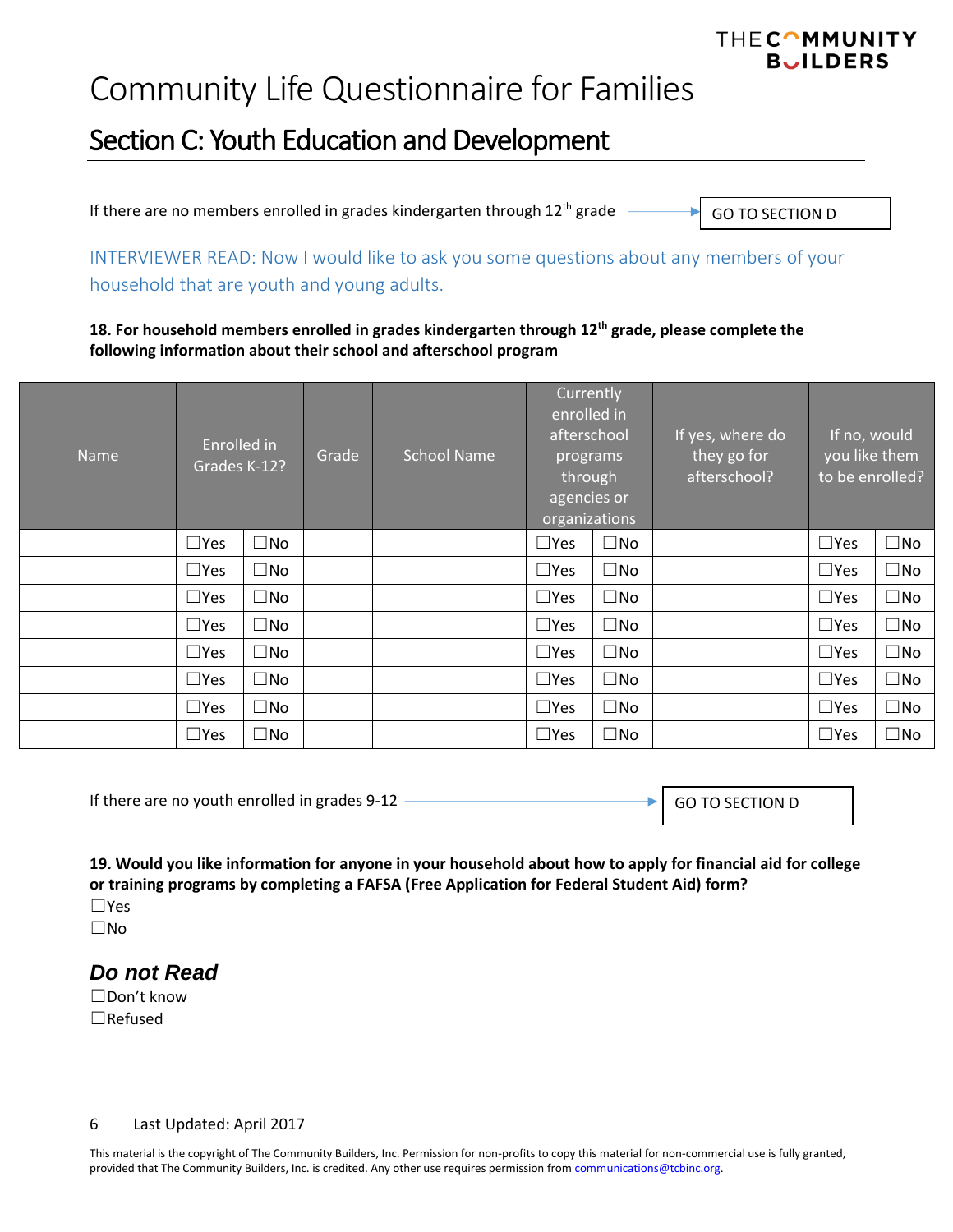# Community Life Questionnaire for Families

## Section D: Early Education

If there are no household members ages 0-6 in the household

GO TO SECTION E

### INTERVIEWER READ: The following questions are about children ages 0-6 in your household

### **20. Of the household members ages 0-6 are they enrolled in a program such as preschool, Head Start, kindergarten or first grade?**

| <b>Name</b> | Age | Program Child is Enrolled in                                                                                                                                                            | Does not<br>Participate<br>in any<br>Program | If yes, where do<br>they go? | Do you receive a<br>voucher or<br>subsidy to<br>participate in<br>the early<br>education<br>program your<br>child attends? |              |
|-------------|-----|-----------------------------------------------------------------------------------------------------------------------------------------------------------------------------------------|----------------------------------------------|------------------------------|----------------------------------------------------------------------------------------------------------------------------|--------------|
|             |     | $\Box$ Head Start<br>□Licensed Center-based Daycare<br>□Licensed Home-based Daycare<br>□Preschool Program<br>$\Box$ Kindergarten<br>$\Box$ First Grade<br>$\Box$ Other (please specify) | $\vert \ \ \vert$                            |                              | $\square$ Yes                                                                                                              | $\square$ No |
|             |     | $\Box$ Head Start<br>□Licensed Center-based Daycare<br>□Licensed Home-based Daycare<br>□Preschool Program<br>$\Box$ Kindergarten<br>$\Box$ First Grade<br>$\Box$ Other (please specify) | П                                            |                              | $\square$ Yes                                                                                                              | $\square$ No |
|             |     | □Head Start<br>□Licensed Center-based Daycare<br>□Licensed Home-based Daycare<br>□ Preschool Program<br>$\Box$ Kindergarten<br>□First Grade<br>$\Box$ Other (please specify)            |                                              |                              | $\Box$ Yes                                                                                                                 | $\square$ No |

#### 7 Last Updated: April 2017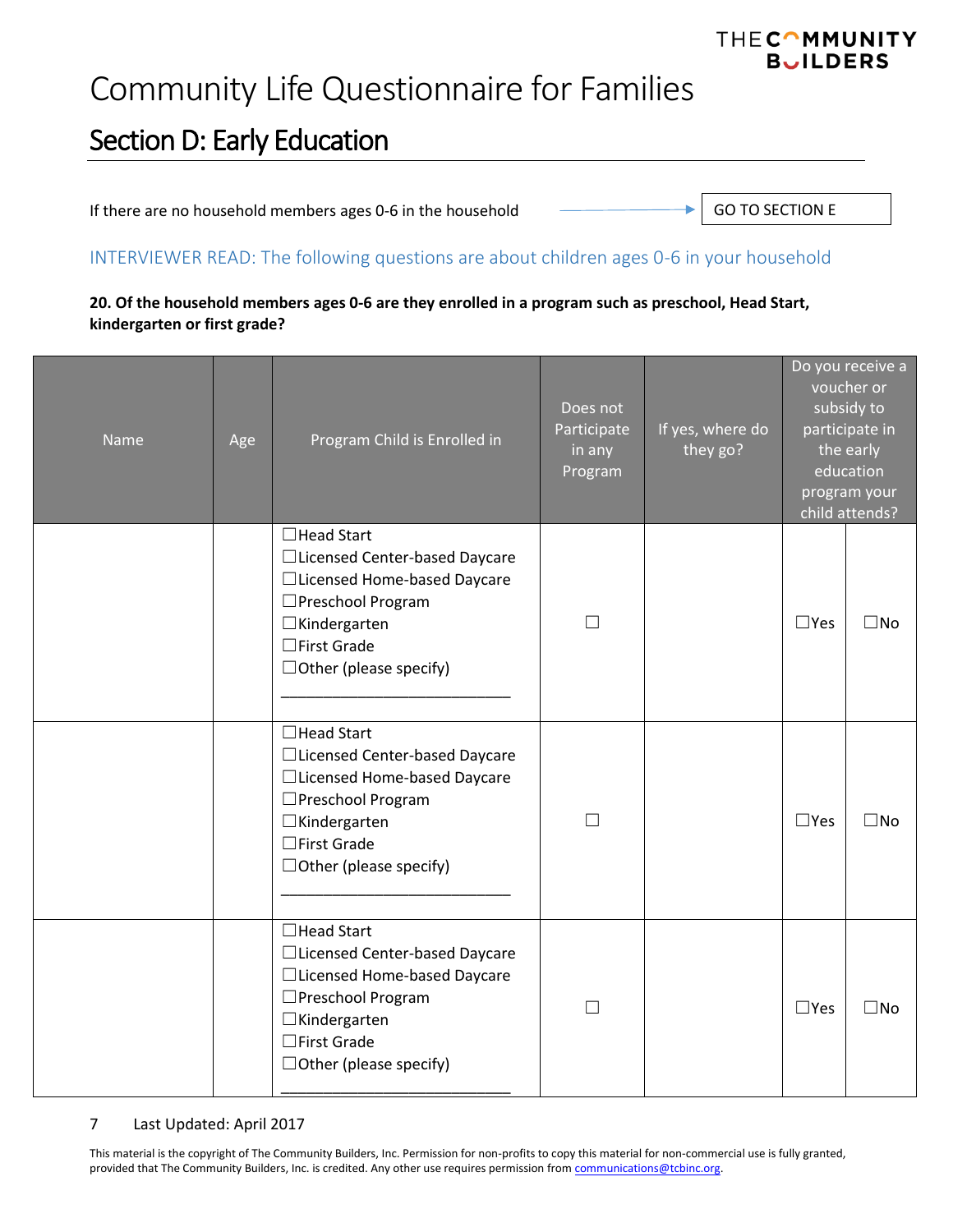# Community Life Questionnaire for Families

| <b>Name</b> | Age | Program Child is Enrolled in                                                                                                                                                             | Does not<br>Participate<br>in any<br>Program | If yes, where do<br>they go? | Do you receive a<br>voucher or<br>subsidy to<br>participate in<br>the early<br>education<br>program your<br>child attends? |              |
|-------------|-----|------------------------------------------------------------------------------------------------------------------------------------------------------------------------------------------|----------------------------------------------|------------------------------|----------------------------------------------------------------------------------------------------------------------------|--------------|
|             |     | $\Box$ Head Start<br>□Licensed Center-based Daycare<br>□Licensed Home-based Daycare<br>□ Preschool Program<br>$\Box$ Kindergarten<br>$\Box$ First Grade<br>$\Box$ Other (please specify) |                                              |                              | $\Box$ Yes                                                                                                                 | $\square$ No |

| If any household members age 0-6 is not enrolled in a program | GO TO QUESTION 21 |                 |
|---------------------------------------------------------------|-------------------|-----------------|
| If all household members age 0-6 are enrolled in a program    |                   | GO TO SECTION E |

**21. If a child is not enrolled in an early education program, can you tell me why they are not enrolled?**

## *Interviewers do not read, select the best option based on resident's response*

☐Currently on wait list to get into a program

 $\Box$ Programs are inconvenient (I can't get to them, or the times don't work for me)

 $\square$ Programs are not affordable (I can't pay for it)

☐Was denied childcare subsidy or voucher

 $\Box$ I prefer to keep my children at home or with a relative

☐I don't know of any programs

 $\Box$  Other (please specify)

☐Don't know ☐Refused

### **22. Would you like assistance getting a child into a preschool or daycare program?**

☐Yes ☐No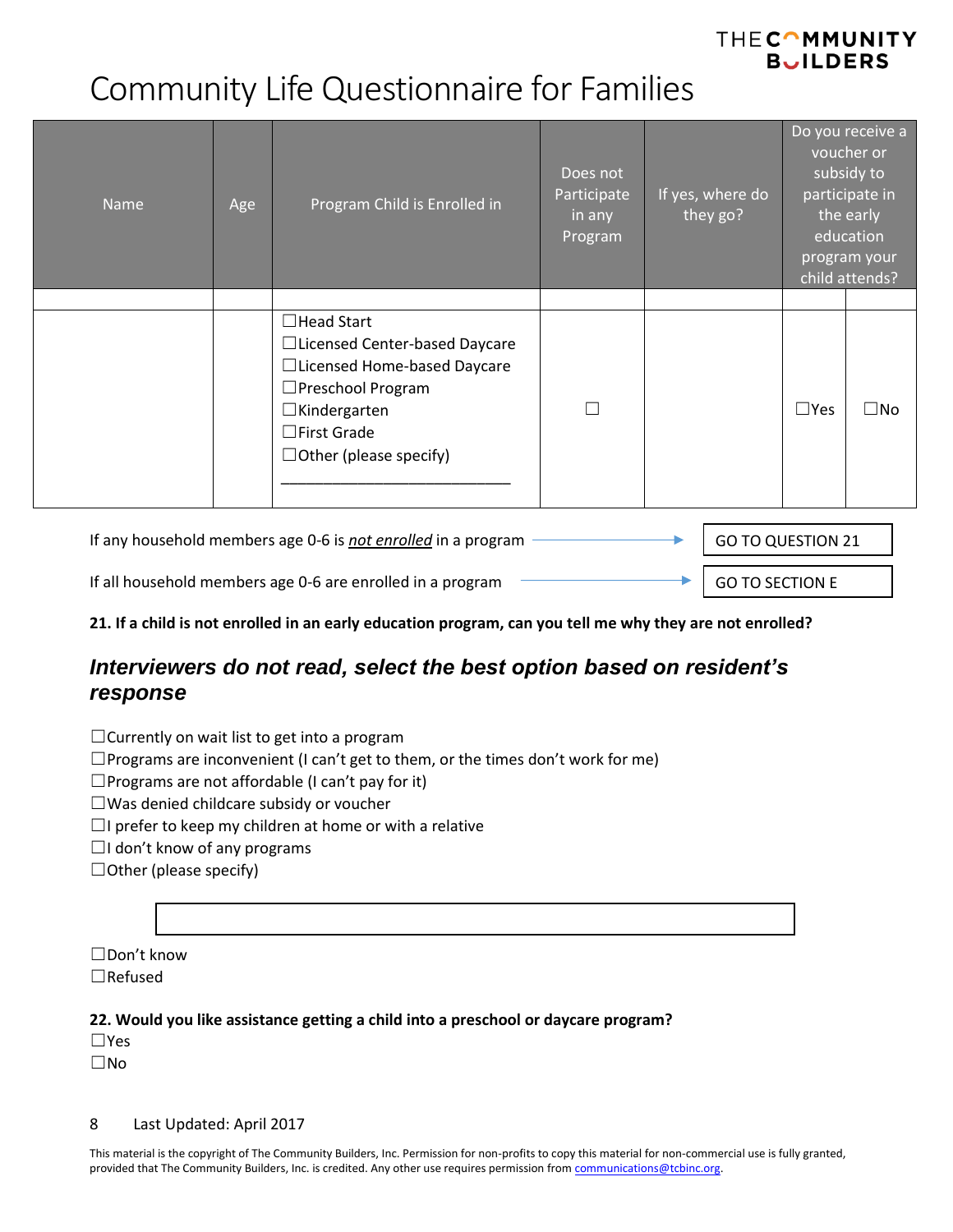# Community Life Questionnaire for Families

## *Do not Read*

☐Don't know ☐Refused

## Section E: Health

INTERVIEWER READ: Now I would like to ask you general health questions and about access to healthcare for you and your family

### **23. Would you say in general your health is--?**

☐Excellent ☐Very good ☐Good ☐Fair ☐Poor

## *Do not Read*

☐Don't know ☐Refused

**24. During the past 30 days, for about how many days did poor physical or mental health keep you from doing your usual activities such as self-care, work, or recreation?**

Number of Days

## *Do not Read*

☐None ☐Don't know/not sure ☐Refused

### **25. As of today, what type of health insurance do you have?**

☐Public ☐Private  $\Box$  Other-please specify ☐I don't have health insurance

## *Do not Read*

☐Don't know ☐Refused

### **26. What is the name of the insurance company?**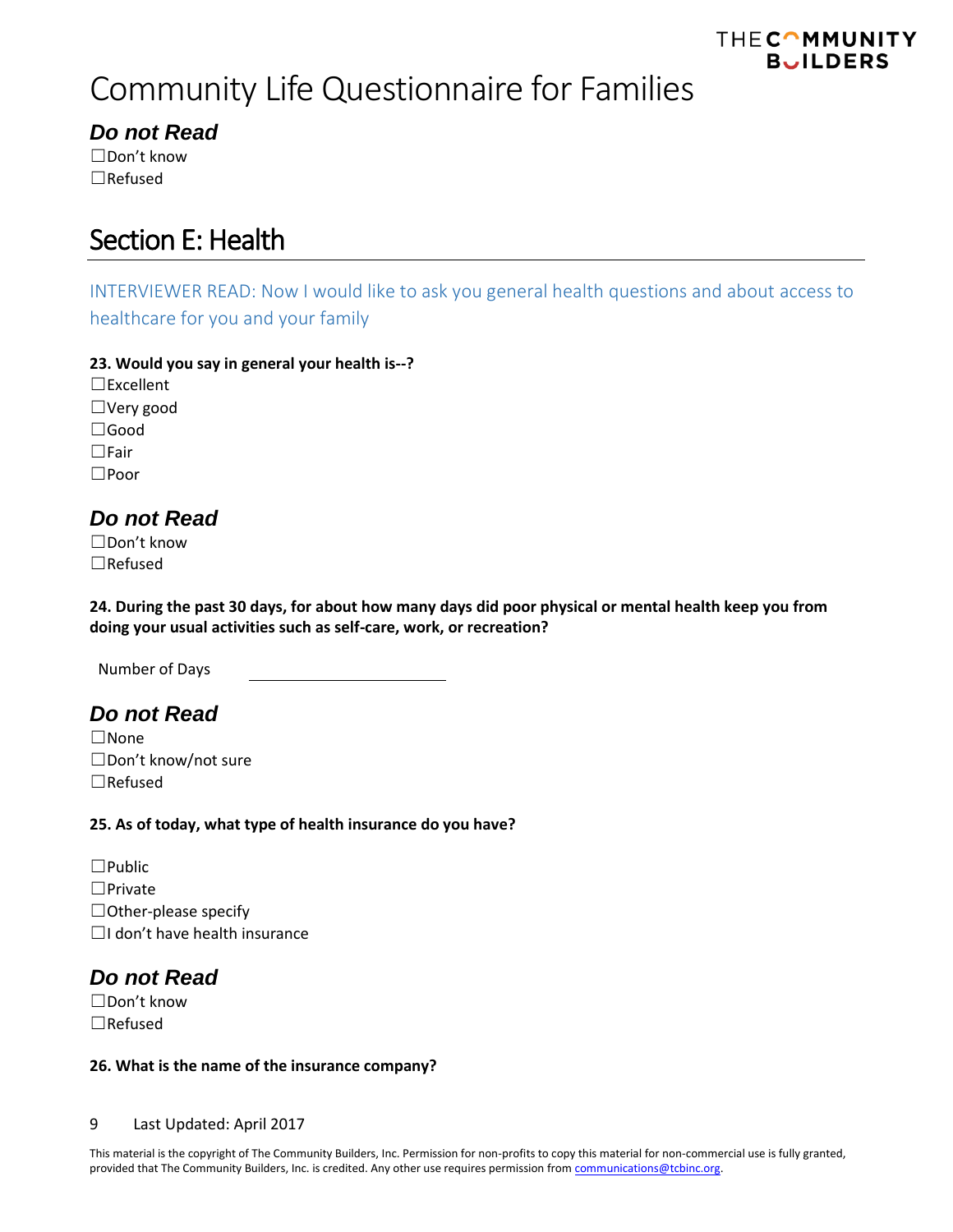If there are no other members in the household

GO TO QUESTION 27

**THECOMMUNITY BUILDERS** 

### **25a. What about the other members if your household? As of today, what type of health insurance do they have?**

|      |        | Do not Read |                      |                                         |                         |         |
|------|--------|-------------|----------------------|-----------------------------------------|-------------------------|---------|
| Name | Public | Private     | Other Please specify | Does not<br>have<br>health<br>insurance | Don't know<br>or Unsure | Refused |
|      | ┍      |             |                      |                                         | Ξ                       |         |
|      |        |             |                      |                                         |                         |         |
|      |        |             |                      |                                         |                         |         |
|      |        |             |                      |                                         |                         |         |
|      |        |             |                      |                                         |                         |         |
|      |        |             |                      |                                         |                         |         |
|      |        |             |                      |                                         |                         |         |
|      |        |             |                      |                                         |                         |         |

### **27. Where do you go for health care? (check all that apply)**

☐Doctor or healthcare professional in a local hospital *Please specify which hospital*

 $\Box$ Other doctor, in a private office  $\Box$ Health center

*Please specify which health center*

| ∣ IVA                                              |
|----------------------------------------------------|
| $\Box$ Emergency room                              |
| $\Box$ Walk-in clinic                              |
| $\Box$ Visiting nurse association/on-site services |
| $\Box$ Other (please specify)                      |

## *Do not Read*

☐Don't know ☐Refused

## Section F: Demographics

10 Last Updated: April 2017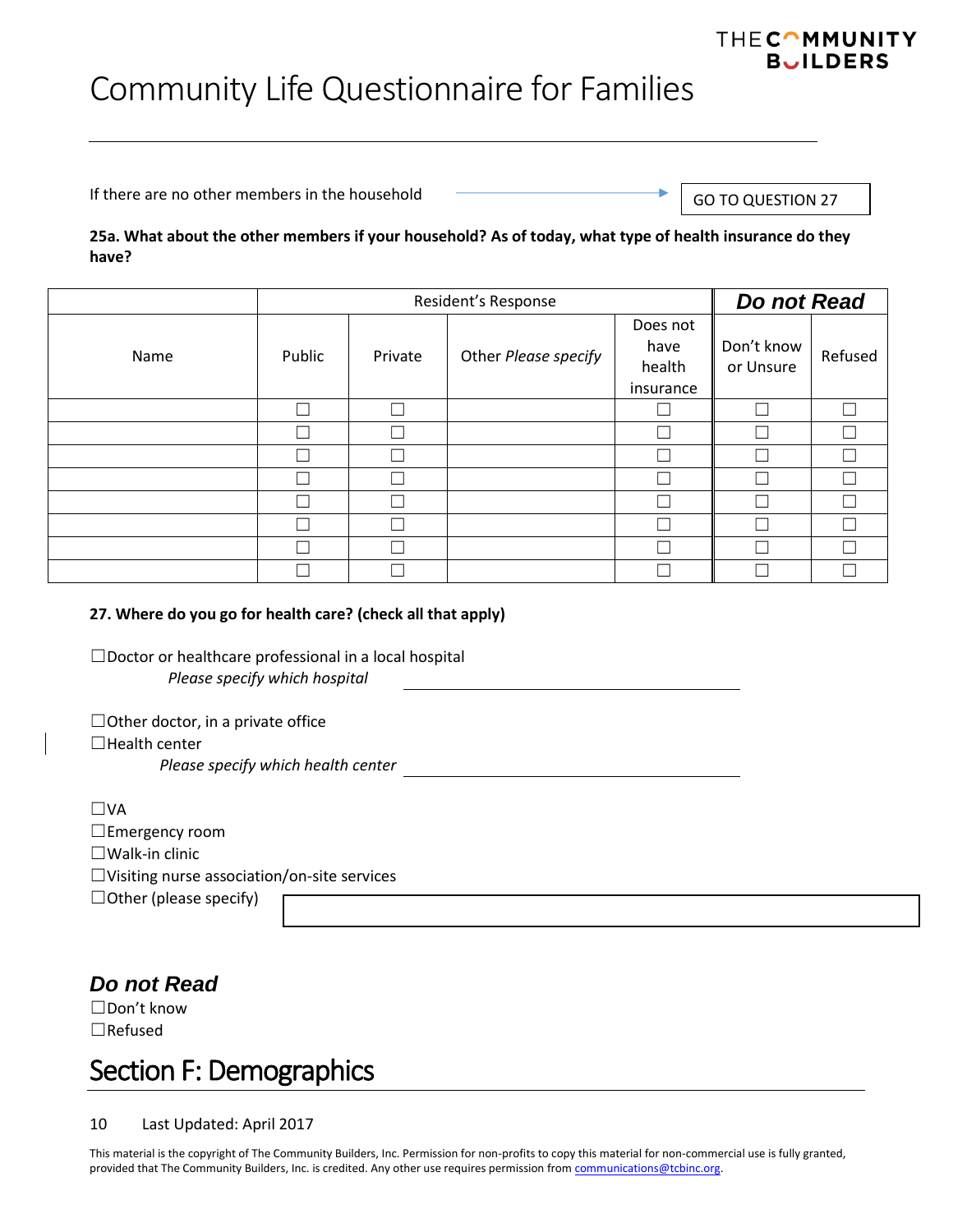### INTERVIEWER'S READ: Lastly, I would like to ask some questions about you

### **28. In general, how do your family finances usually work out at the end of the month? Is there:**

☐Some money left over ☐Just enough to make ends meet  $\Box$ Not enough money to make ends meet

## *Do not Read*

☐Don't know ☐Refused

**29. For the following statements, please answer "often true", "sometimes true", or "never true"**

**Within the last 12 months we were worried whether our food would run out before we got money to buy more**

THECOMMUNITY **BUILDERS** 

☐Often true ☐Sometimes true ☐Never true

## *Do not Read*

☐Don't know ☐Refused

**Within the past 12 months the food we bought just didn't last and we didn't have money to get more**

☐Often true ☐Sometimes true ☐Never true

## *Do not Read*

☐Don't know ☐Refused

#### **30. Would you like assistance finding out if you are eligible for any of the following?**

☐Food stamps (SNAP) ☐WIC ☐Fuel Assistance/Utility Assistance ☐Childcare subsidy  $\Box$  Free cell phone with minutes  $\Box$  None of the above

### *Do not Read*

☐Don't know

11 Last Updated: April 2017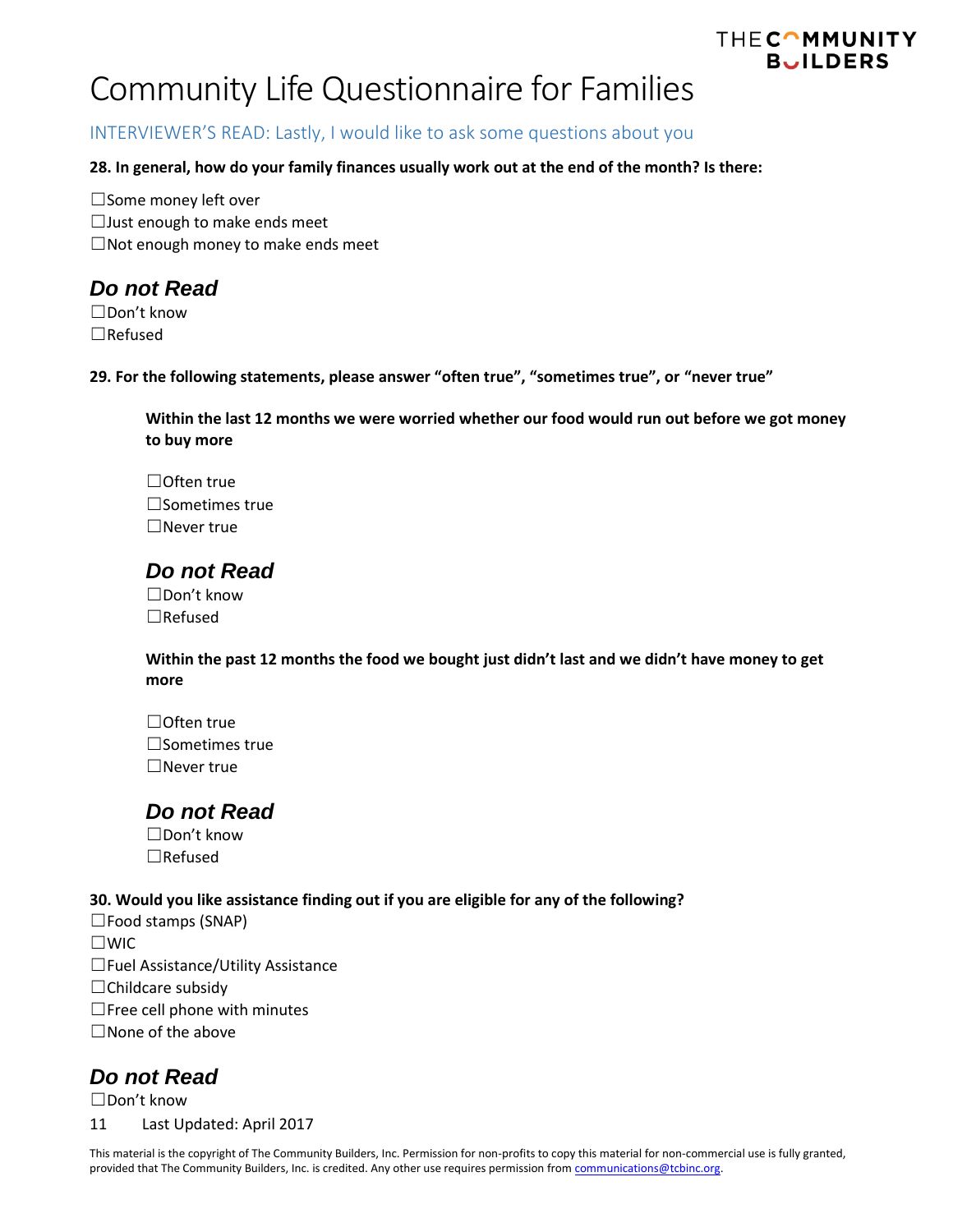# Community Life Questionnaire for Families

☐Refused

### **31. What is the** *highest* **level of schooling you have completed?**

*Check one*

☐Grade school ☐Some high school but did not graduate and do not have GED

☐Currently have GED ☐Currently enrolled in high school ☐Completed/graduated from high school

□Some college or university ☐Vocational or trade school after high school ☐Completed Associate's degree ☐Completed bachelor's degree ☐Post graduate degree from college or university (Master's or Doctorate)

## *Do not Read*

☐Don't know ☐Refused

## INTERVIEWER NOTE: If resident did not finish high school and does not have a GED ask

question 32

| 32. Are you currently enrolled in a GED program? |  |                          |
|--------------------------------------------------|--|--------------------------|
| $\Box$ Yes                                       |  | <b>GO TO QUESTION 35</b> |
| $\Box$ No                                        |  | <b>GO TO QUESTION 33</b> |
|                                                  |  |                          |

## *Do not Read*

☐ Don't know ☐Refused

**33. Would you like to enroll in a GED program?** ☐Yes ☐No

## *Do not Read*

☐Don't know ☐Refused

### **34. Are you currently enrolled in college?**

☐Yes ☐No

#### 12 Last Updated: April 2017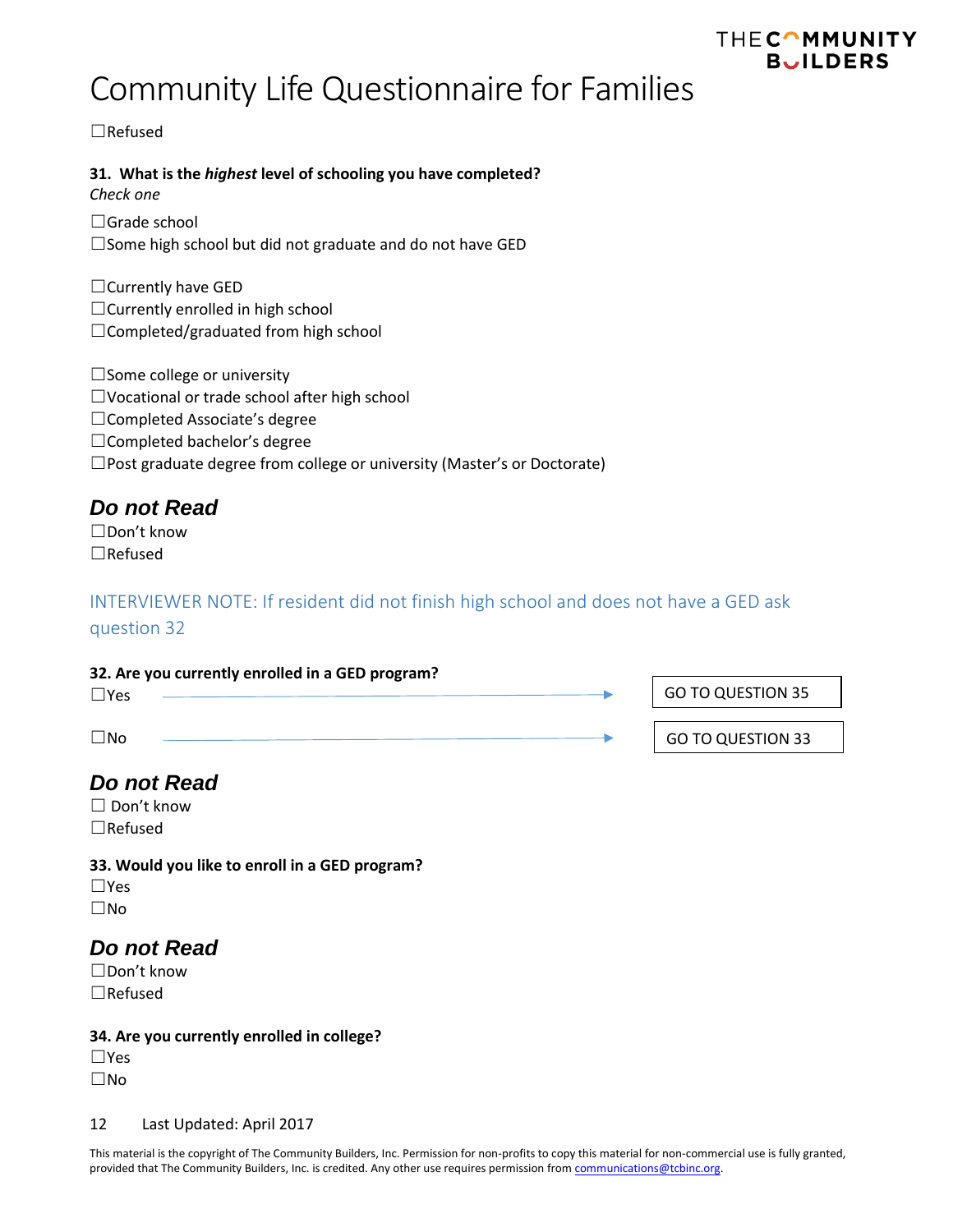# Community Life Questionnaire for Families

## *Do not Read*

☐Don't know ☐Refused

### **35. Would you like help applying for college?**

☐Yes ☐No

## *Do not Read*

☐Don't know ☐Refused

### **36. Are you currently serving in the armed forces?**

☐Yes ☐No

## *Do not Read*

☐Don't know ☐Refused

### **37. Are you a veteran?**

☐Yes ☐No

## *Do not Read*

☐Refused

### **38. What language do you usually speak at home?**

 $□$ English ☐Spanish ☐Portuguese ☐Vietnamese ☐Russian ☐Haitian Creole or French Creole ☐Mandarin/Cantonese ☐Arabic ☐Other *(please specify)*

## *Do not Read*

☐Refused

**39. Is there anything else you would like to share with us?**

### 13 Last Updated: April 2017